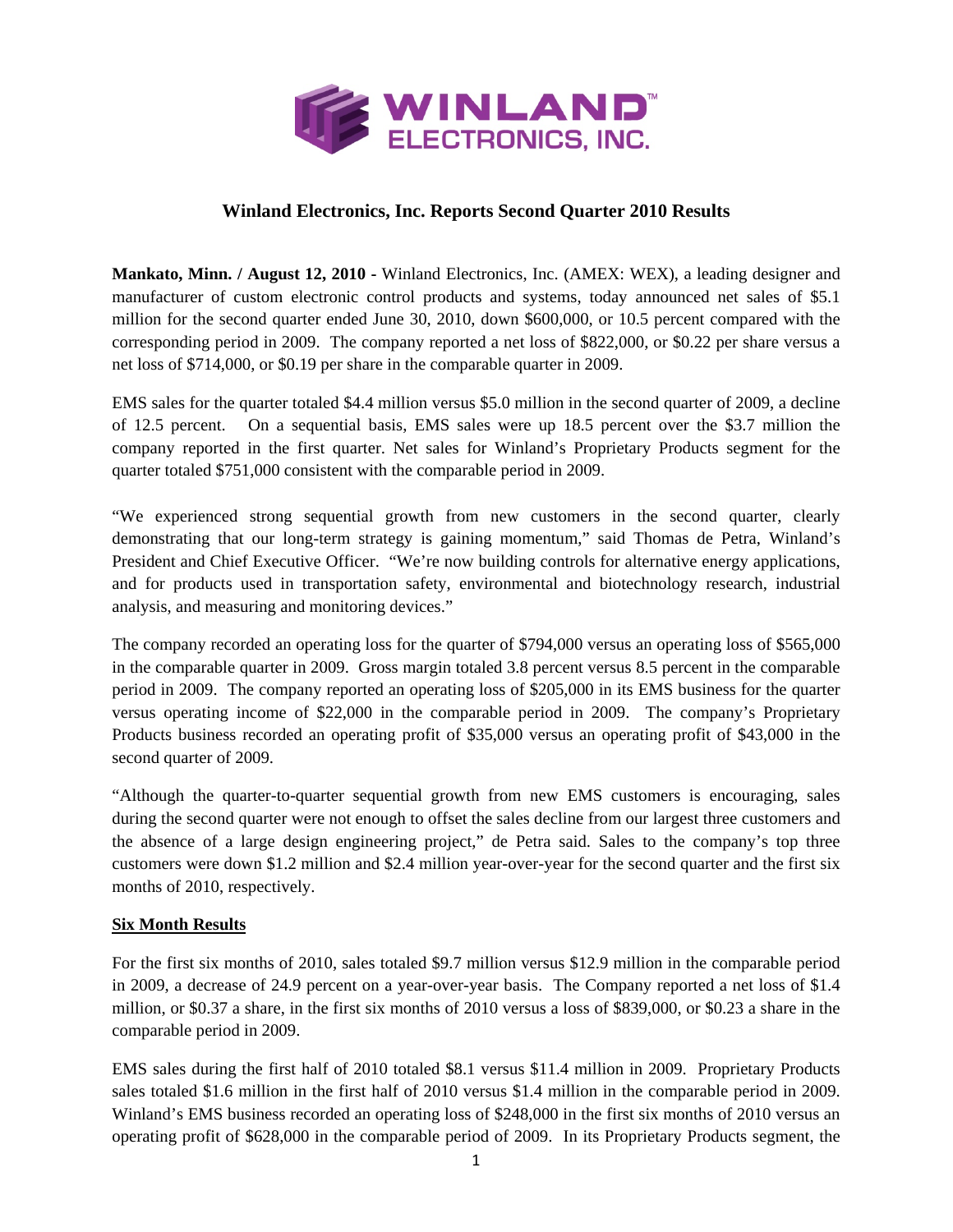company recorded an operating profit of \$118,000 versus an operating profit of \$162,000 in the first half of 2009.

EMS sales from customers acquired more recently are up \$1.0 million and \$1.2 million for the three and six months ended June 30, 2010, respectively, as they move new products to Winland or transition products from other suppliers.

Sales of Winland's Proprietary Products increased modestly over last year, due in part to investment in sales and marketing, as well as increasing demand from the food safety, medical, pharmaceutical and commercial markets Winland serves. During the first half of 2010, design engineering sales have come primarily from a number of smaller design projects for multiple customers.

"We continue to be optimistic about our customers and the long-term opportunities they present," de Petra said. "During the second quarter, Winland continued to convert customers' products from the new product introduction stage to production builds, but at a slower rate than expected due to a push out of customer demand."

Management will host a conference call and webcast to discuss its second quarter 2010 results on Thursday, August 12, 2010, at 3:30 p.m. CT / 4:30 p.m. ET.

## **Call Details:**

Date: Thursday, August 12, 2010 Time: 3:30 p.m. CT / 4:30 p.m. ET Call name: Winland Electronics Second Quarter Fiscal Year 2010 Conference Call Dial-in number: 877-407-7184

## **Call Replay:**

A replay of the conference call will be available from 5:00 p.m. CT / 6:00 p.m. ET on Thursday, August 12, 2010 through Thursday, August 19, 2010. To access the replay, call 877-660-6853, using Account #336 and enter replay ID 354687.

### **Web Cast:**

Winland will also host a webcast of the conference call on-line at www.winland.com. The webcast will be available until Thursday, September 9, 2010. To access the web cast, you will need to have the Windows Media Player on your desktop. For a free download of the Media Player, visit http://www.windowsmedia.com/mediaguide/Downloads.

### **About Winland Electronics**

Winland Electronics, Inc. (www.winland.com), an electronic manufacturing services (EMS) company, designs and manufactures custom electronic controls and assemblies primarily for original equipment manufacturer ("OEM") customers, providing services from early concept studies through complete product realization. Markets served primarily include medical, industrial, transportation and scientific instrumentation. In addition, the company designs and markets a proprietary line of environmental monitoring products to the security industry. These products monitor and detect critical environmental changes, such as changes in temperature or humidity, water leakage and power failures. Headquartered in Mankato, MN, Winland trades on the NYSE Amex Exchange under the symbol WEX.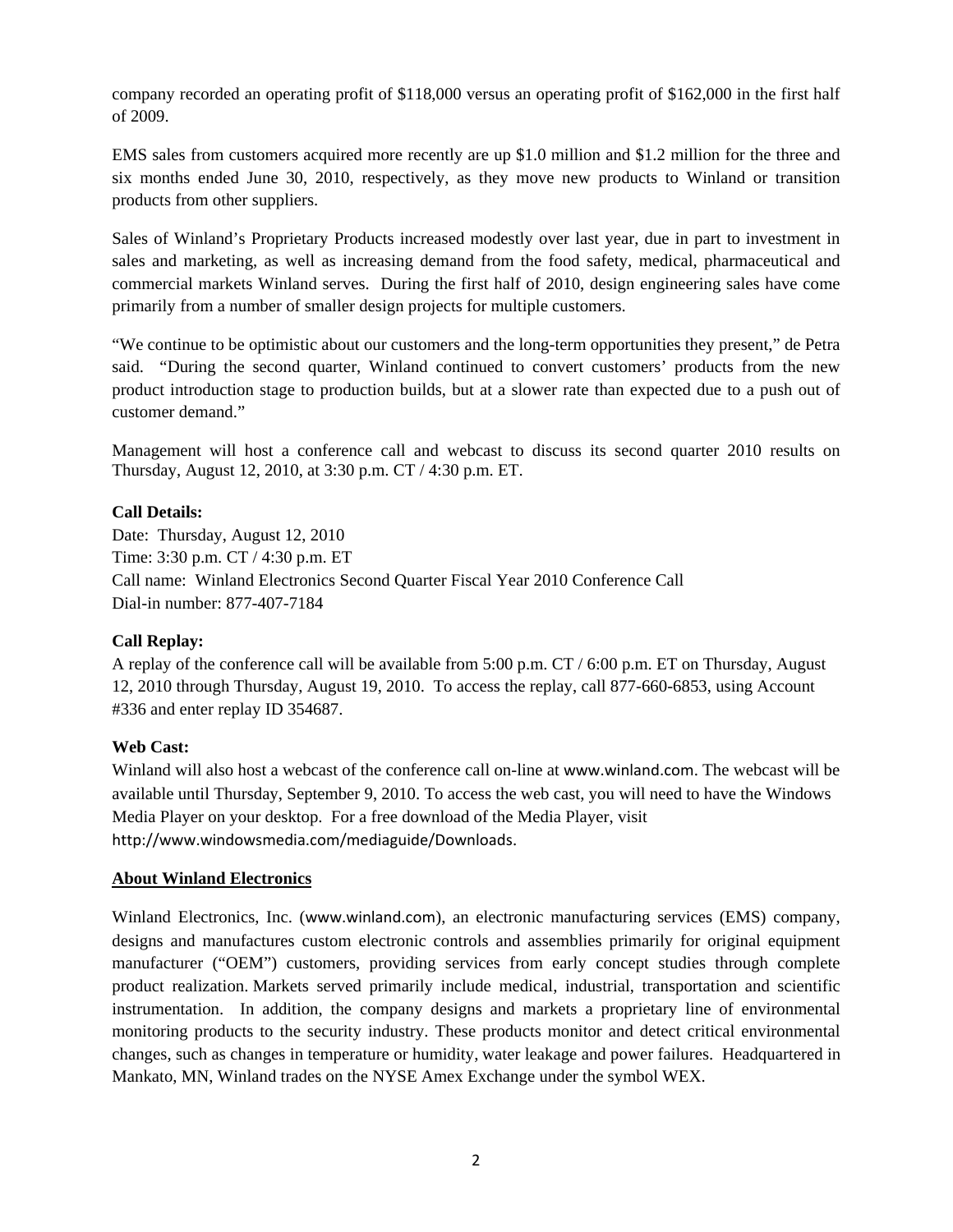CONTACT: Thomas J. de Petra Jan W. Drymon (507) 625-7231 (612) 317-2881

President, CEO The Carideo Group, Inc. jan@carideogroup.com

#### **Cautionary Statements**

Certain statements contained in this press release and other written and oral statements made from time to time by the Company do not relate strictly to historical or current facts. As such, they are considered forward-looking statements, which provide current expectations or forecasts of future events. The statements included in this release with respect to the following matters are forward looking statements; (i) that the Company's long-term strategy is gaining momentum; (ii) that the Company's sequential growth from new EMS customers is encouraging; (iii) that the Company continues to be optimistic about the long-term opportunities that its customers present. These statements involve a variety of risks and uncertainties, known and unknown, including among other risks that (i) the Company will attain its longterm strategy; (ii) that the Company's EMS customers will continue to produce sequential growth; and (iii) that the Company will have success with the long-term opportunities its customers present. Consequently, no forward-looking statement can be guaranteed and actual results may vary materially.

**- Tables to follow -**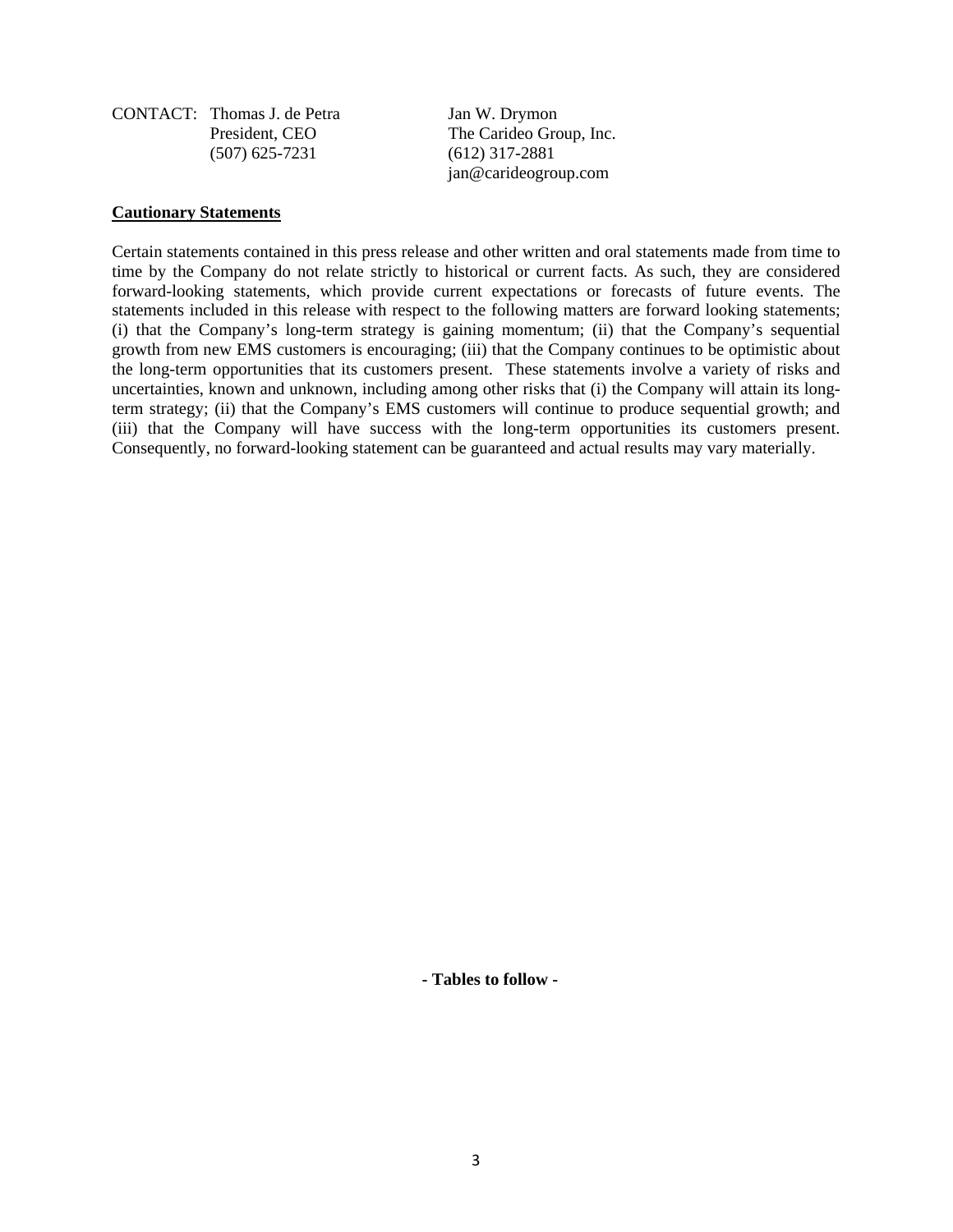# **WINLAND ELECTRONICS, INC. CONDENSED STATEMENTS OF OPERATIONS**

(In Thousands, Except Share and Per Share Amounts)

(Unaudited)

|                                                       |               | For the Three Months Ended June 30, |              |           |    | For the Six Months Ended June 30, |              |           |  |
|-------------------------------------------------------|---------------|-------------------------------------|--------------|-----------|----|-----------------------------------|--------------|-----------|--|
|                                                       |               | 2010                                |              | 2009      |    | 2010                              |              | 2009      |  |
| Net sales                                             | $\mathbf{\$}$ | 5,131                               | \$           | 5,734     | \$ | 9,675                             | \$           | 12,886    |  |
| Cost of sales                                         |               | 4,934                               |              | 5,246     |    | 9,061                             |              | 11,322    |  |
| Gross profit                                          |               | 197                                 |              | 488       |    | 614                               |              | 1,564     |  |
| Operating expenses                                    |               |                                     |              |           |    |                                   |              |           |  |
| General and administrative                            |               | 510                                 |              | 543       |    | 970                               |              | 1,169     |  |
| Sales and marketing                                   |               | 367                                 |              | 423       |    | 744                               |              | 774       |  |
| Research and development                              |               | 114                                 |              | 87        |    | 219                               |              | 252       |  |
| <b>Total operating expenses</b>                       |               | 991                                 |              | 1,053     |    | 1,933                             |              | 2,195     |  |
| <b>Operating loss</b>                                 |               | (794)                               |              | (565)     |    | (1,319)                           |              | (631)     |  |
| Other income (expense)                                |               |                                     |              |           |    |                                   |              |           |  |
| Interest expense                                      |               | (27)                                |              | (23)      |    | (48)                              |              | (46)      |  |
| Other income (expense), net                           |               | (1)                                 |              | 3         |    | 7                                 |              | (12)      |  |
| <b>Total other expense</b>                            |               | (28)                                |              | (20)      |    | (41)                              |              | (58)      |  |
| Loss before income taxes                              |               | (822)                               |              | (585)     |    | (1,360)                           |              | (689)     |  |
| Income tax expense                                    |               |                                     |              | (129)     |    | (2)                               |              | (150)     |  |
| <b>Net loss</b>                                       | \$            | (822)                               | $\mathbb{S}$ | (714)     | \$ | (1, 362)                          | $\mathbb{S}$ | (839)     |  |
| Loss per common share:                                |               |                                     |              |           |    |                                   |              |           |  |
| Basic and diluted                                     | \$            | (0.22)                              | \$           | (0.19)    | \$ | (0.37)                            | \$           | (0.23)    |  |
| Weighted-average number of common shares outstanding: |               |                                     |              |           |    |                                   |              |           |  |
| Basic and diluted                                     |               | 3,689,930                           |              | 3,669,148 |    | 3,686,683                         |              | 3,669,148 |  |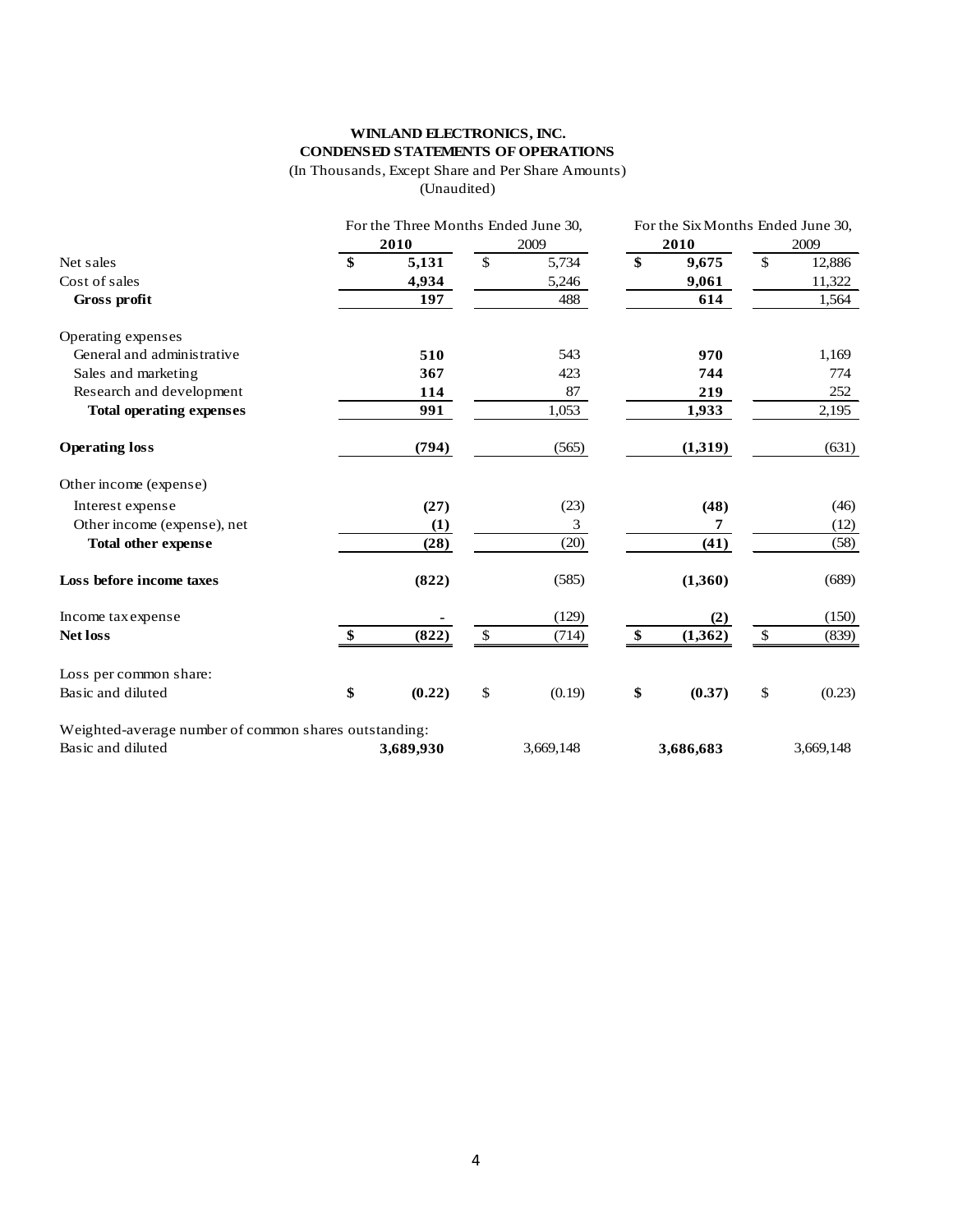| $(\text{\$ in thousands})$       |    | EMS    | Proprietary |       | <b>Other</b>  |         | <b>Total</b> |         |
|----------------------------------|----|--------|-------------|-------|---------------|---------|--------------|---------|
| Three months ended June 30, 2010 |    |        |             |       |               |         |              |         |
| Net sales                        | \$ | 4,380  | \$          | 751   | $\mathcal{S}$ |         | \$           | 5,131   |
| Gross margin                     |    | (90)   |             | 287   |               |         |              | 197     |
| Operating income (loss)          |    | (205)  |             | 35    |               | (624)   |              | (794)   |
| Three months ended June 30, 2009 |    |        |             |       |               |         |              |         |
| Net sales                        | \$ | 5,005  | \$          | 729   |               |         | \$           | 5,734   |
| Gross margin                     |    | 159    |             | 329   |               |         |              | 488     |
| Operating income (loss)          |    | 22     |             | 43    |               | (630)   |              | (565)   |
| Six months ended June 30, 2010   |    |        |             |       |               |         |              |         |
| Net sales                        | \$ | 8,094  | \$          | 1,581 | $\mathbb{S}$  |         | \$           | 9,675   |
| Gross margin                     |    | (14)   |             | 628   |               |         |              | 614     |
| Operating income (loss)          |    | (248)  |             | 118   |               | (1,189) |              | (1,319) |
| Six months ended June 30, 2009   |    |        |             |       |               |         |              |         |
| Net sales                        | \$ | 11,448 | \$          | 1,438 |               |         | \$           | 12,886  |
| Gross margin                     |    | 875    |             | 689   |               |         |              | 1,564   |
| Operating income (loss)          |    | 628    |             | 162   |               | (1,421) |              | (631)   |

## **WINLAND ELECTRONICS, INC. SEGMENT REPORTING**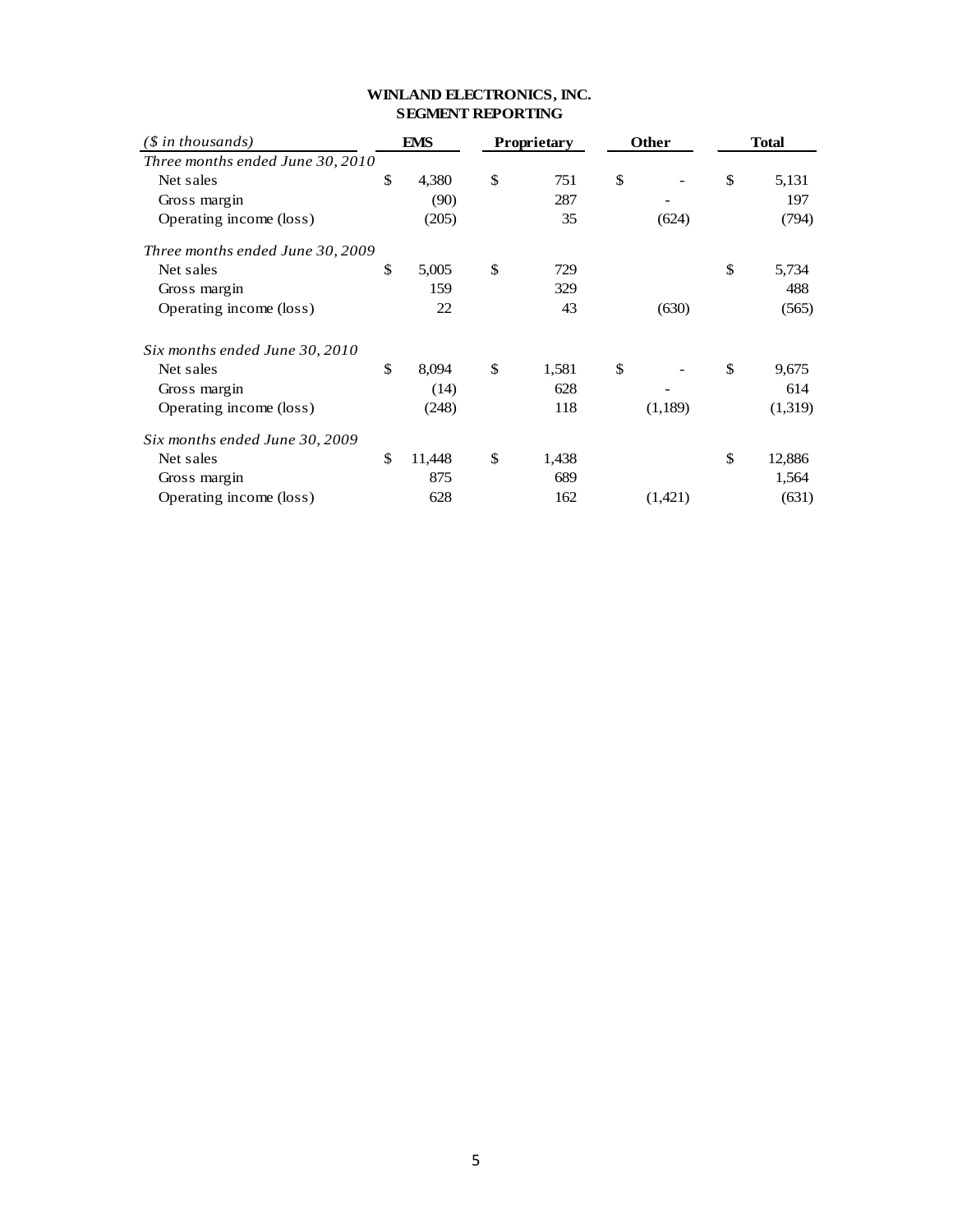# **WINLAND ELECTRONICS, INC.**

**CONDENSED BALANCE SHEETS**

(In Thousands, Except Share Data)

| <b>ASSETS</b>                                                       |    | June 30, 2010  | December 31, 2009 |          |
|---------------------------------------------------------------------|----|----------------|-------------------|----------|
|                                                                     |    | (Unaudited)    |                   |          |
| <b>Current Assets</b>                                               |    |                |                   |          |
| Cash                                                                | \$ | 100            | \$                | 55       |
| Accounts receivable, less allowance for doubtful accounts of \$64   |    |                |                   |          |
| and \$49, respectively                                              |    | 3,597          |                   | 2,823    |
| Refundable income taxes                                             |    | 376            |                   | 1,023    |
| Inventories, less allowance for obsolescence of \$766 and           |    |                |                   |          |
| \$562, respectively                                                 |    | 3,195          |                   | 3,039    |
| Prepaid expenses and other assets                                   |    | 308            |                   | 256      |
| <b>Total current assets</b>                                         |    | 7,576          |                   | 7,196    |
| Property and equipment at cost                                      |    | 11,933         |                   | 12,266   |
| Less accumulated depreciation                                       |    | (8,045)        |                   | (7, 937) |
| Net property and equipment                                          |    | 3,888          |                   | 4,329    |
| <b>Total assets</b>                                                 | \$ | 11,464         | $\$$              | 11,525   |
| <b>LIABILITIES AND STOCKHOLDERS' EQUITY</b>                         |    |                |                   |          |
| <b>Current Liabilities</b>                                          |    |                |                   |          |
| Revolving line of credit agreement                                  | \$ | 1,248          | \$                | 367      |
| Current maturities of long-term debt                                |    | 394            |                   | 380      |
| Accounts payable                                                    |    | 1,692          |                   | 1,132    |
| Accrued expenses:                                                   |    |                |                   |          |
| Compensation                                                        |    | 392            |                   | 369      |
| Other short-term tax liabilities                                    |    | 258            |                   |          |
| Other                                                               |    | 53             |                   | 49       |
| <b>Total current liabilities</b>                                    |    | 4,037          |                   | 2,297    |
| Long Term Liabilities                                               |    |                |                   |          |
| Long-term debt, less current maturities                             |    | 498            |                   | 699      |
| Deferred revenue                                                    |    | 118            |                   | 122      |
| Other long-term tax liabilities                                     |    | $\blacksquare$ |                   | 258      |
| <b>Total long-term liabilities</b>                                  |    | 616            |                   | 1,079    |
| Stockholders' Equity                                                |    |                |                   |          |
| Common stock, par value \$0.01 per share; authorized 20,000,000     |    |                |                   |          |
| shares; issued and outstanding 3,699,230 shares as of June 30, 2010 |    |                |                   |          |
| and 3,686,435 as of December 31, 2009                               |    | 37             |                   | 37       |
| Additional paid-in capital                                          |    | 5,039          |                   | 5,016    |
| Retained earnings                                                   |    | 1,735          |                   | 3,096    |
| Total stockholders' equity                                          |    | 6,811          |                   | 8,149    |
| Total liabilities and stockholders' equity                          | \$ | 11,464         | $\mathcal{S}$     | 11,525   |